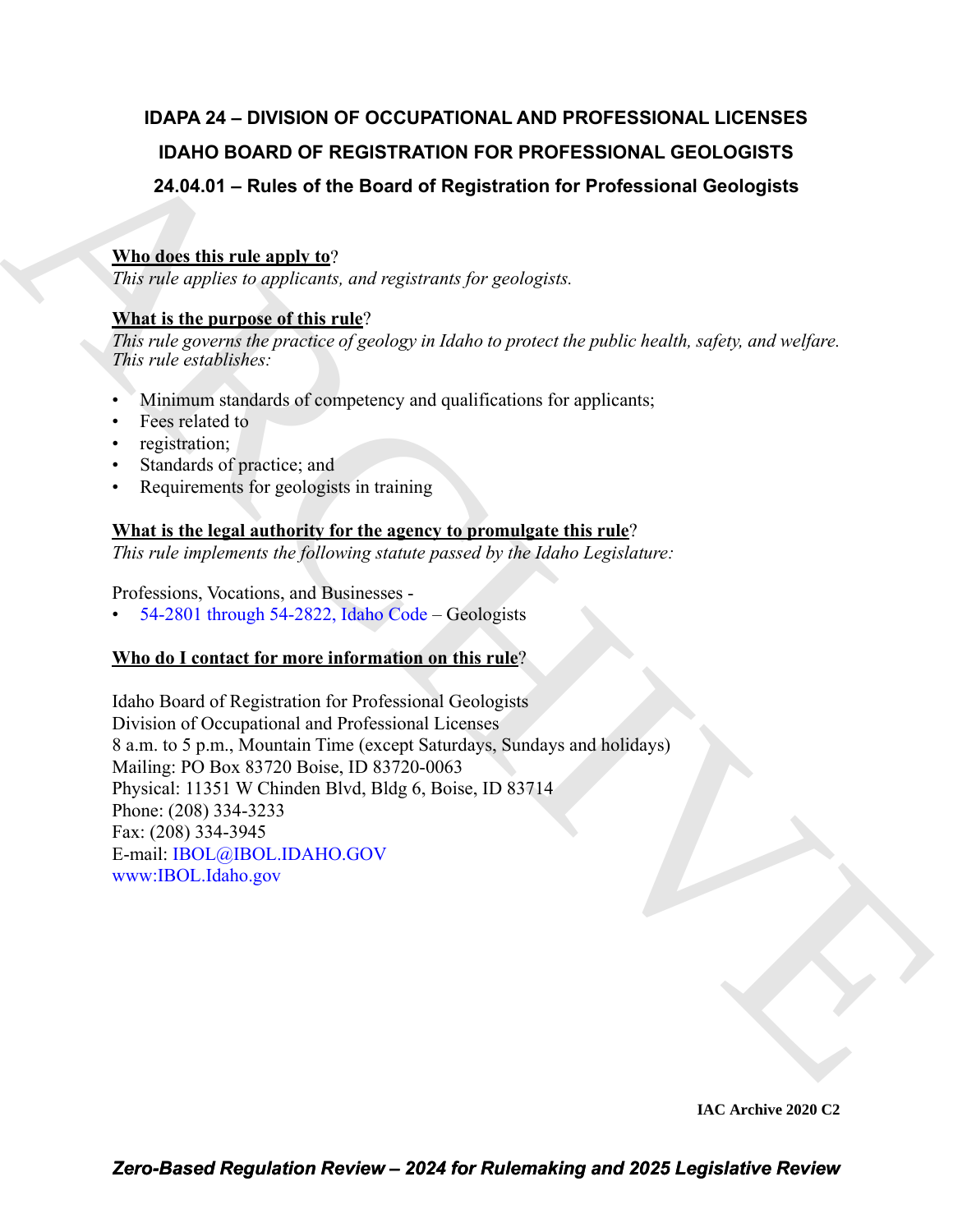# **Table of Contents**

# 24.04.01 - Rules of the Board of Registration for Professional Geologists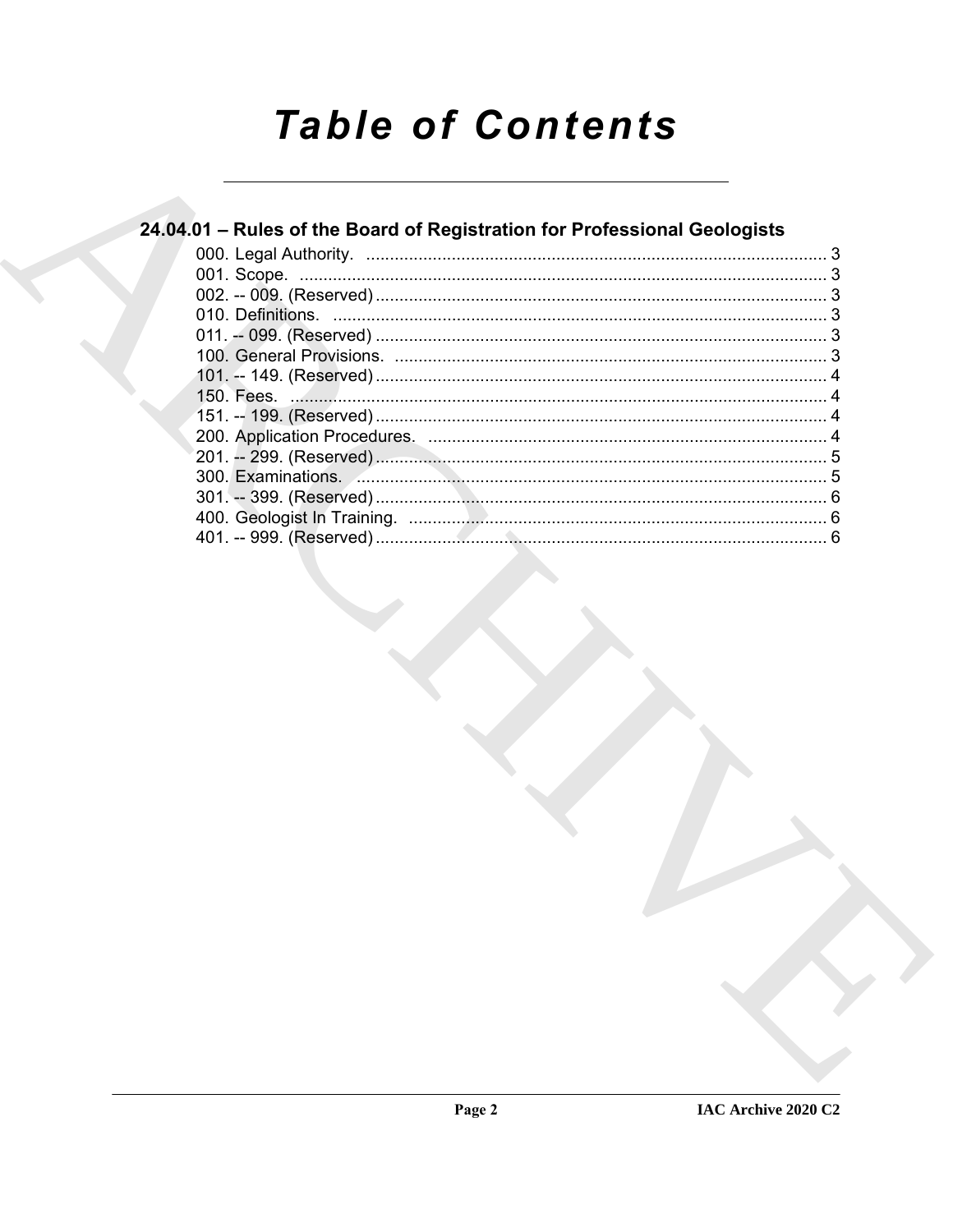#### <span id="page-2-15"></span><span id="page-2-0"></span>**24.04.01 – RULES OF THE BOARD OF REGISTRATION FOR PROFESSIONAL GEOLOGISTS**

<span id="page-2-16"></span><span id="page-2-2"></span><span id="page-2-1"></span>

| 000.<br>LEGAL AUTHORITY.<br>These rules are promulgated pursuant to Section 54-2808, Idaho Code. | $(7-1-21)T$ |
|--------------------------------------------------------------------------------------------------|-------------|
| 001.<br>SCOPE.<br>These rules govern the practice of geology in Idaho.                           | $(7-1-21)T$ |
| $002. - 009.$ (RESERVED)                                                                         |             |

<span id="page-2-7"></span><span id="page-2-4"></span><span id="page-2-3"></span>**010. DEFINITIONS.**

For the purposes of these rules, the following definitions apply:  $(7-1-21)$ T

**01. Geologist-in-Training**. The interim designation given to any person who has met the academic requirements and successfully passed the fundamentals of geology portion of the professional examination but has not yet completed the requisite years of experience and passed the practices of geology examination. (7-1-21) not yet completed the requisite years of experience and passed the practices of geology examination.

<span id="page-2-11"></span><span id="page-2-10"></span><span id="page-2-9"></span><span id="page-2-8"></span>**02. Registrant**. Any person currently registered as a professional geologist.  $(7-1-21)T$ 

**03. Responsible Position**. A position wherein a person, having independent control, direction, or supervision of a geological project, investigates and interprets geologic features. (7-1-21)T

**04. Responsible Charge**. Means the control and direction of geology work, requiring initiative, professional skill, independent judgment, and professional knowledge of the content of relevant documents during<br>(7-1-21)T their preparation.

#### <span id="page-2-5"></span>**011. -- 099. (RESERVED)**

#### <span id="page-2-12"></span><span id="page-2-6"></span>**100. GENERAL PROVISIONS.**

<span id="page-2-13"></span>**01. Certificates**. Certificates of registration shall be issued to each Registrant on forms adopted by the Board. Certificates shall be displayed by Registrants in their place of business (7-1-21)T

<span id="page-2-14"></span>**02. Seals**. The Board has adopted a seal for use by each Registrant. The seal may be a rubber stamp, crimp, or electronically generated image. Whenever the seal is applied, the Registrant's signature and date shall also be included. If the signature is handwritten, it shall be adjacent to or across the seal. No further words or wording are required. A facsimile signature generated by any method will not be acceptable unless accompanied by a digital signature. (See "Appendix A" at end of this Chapter.) (7-1-21)T

**a.** The seal, signature, and date shall be placed on all final specifications, reports, information, and calculations, whenever presented. Any such document that is not final and does not contain a seal, signature, and date shall be clearly marked as "Preliminary," "Draft," "Not for Construction," or with similar words to distinguish the document from a final document. (7-1-21)T

Here shows procedure of a Solaris 3-2-2018, both Cock,<br>
(C-1-2117<br>
Here and the special state and the special state of a system of the special state and the special state and the special state and the special state and th **b.** The seal, signature, and date shall be placed on all original documents. The application of the Registrant's seal, signature, and date shall constitute certification that the work thereon was done by the Registrant or under the Registrant's supervision. Each plan or drawing sheet shall be sealed and signed by the Registrant or Registrants responsible for each sheet. In the case of a business entity, each plan or drawing sheet shall be sealed and signed by the Registrant or Registrants involved. The supervising professional geologist shall sign and seal the title or first sheet. Copies of electronically produced documents, listed in Paragraph 100.06.b. of these rules, distributed for informational uses such as for bidding purposes or working copies, may be issued with the Registrant's seal and a notice that the original document is on file with the Registrant's signature and date. The words "Original Signed By:" and "Date Original Signed:" shall be placed adjacent to or across the seal on the electronic original. The storage location of the original document shall also be provided. Only the title page of reports, specifications, and like documents need bear the seal, signature, and date of the Registrant. (7-1-21)T

**c.** The seal and signature shall be used by the Registrant only when the work being stamped was under the Registrant's responsible charge. Upon sealing, the Registrant takes full professional responsibility for that work. After-the-fact ratification by the sealing of documents relating to work that was not performed by the Registrant but by an unregistered subordinate or other unregistered individual and without thorough technical review throughout the project by the sealing Registrant is prohibited. (7-1-21)T

**d.** In the event a Registrant in responsible charge of a project leaves employment, is transferred, is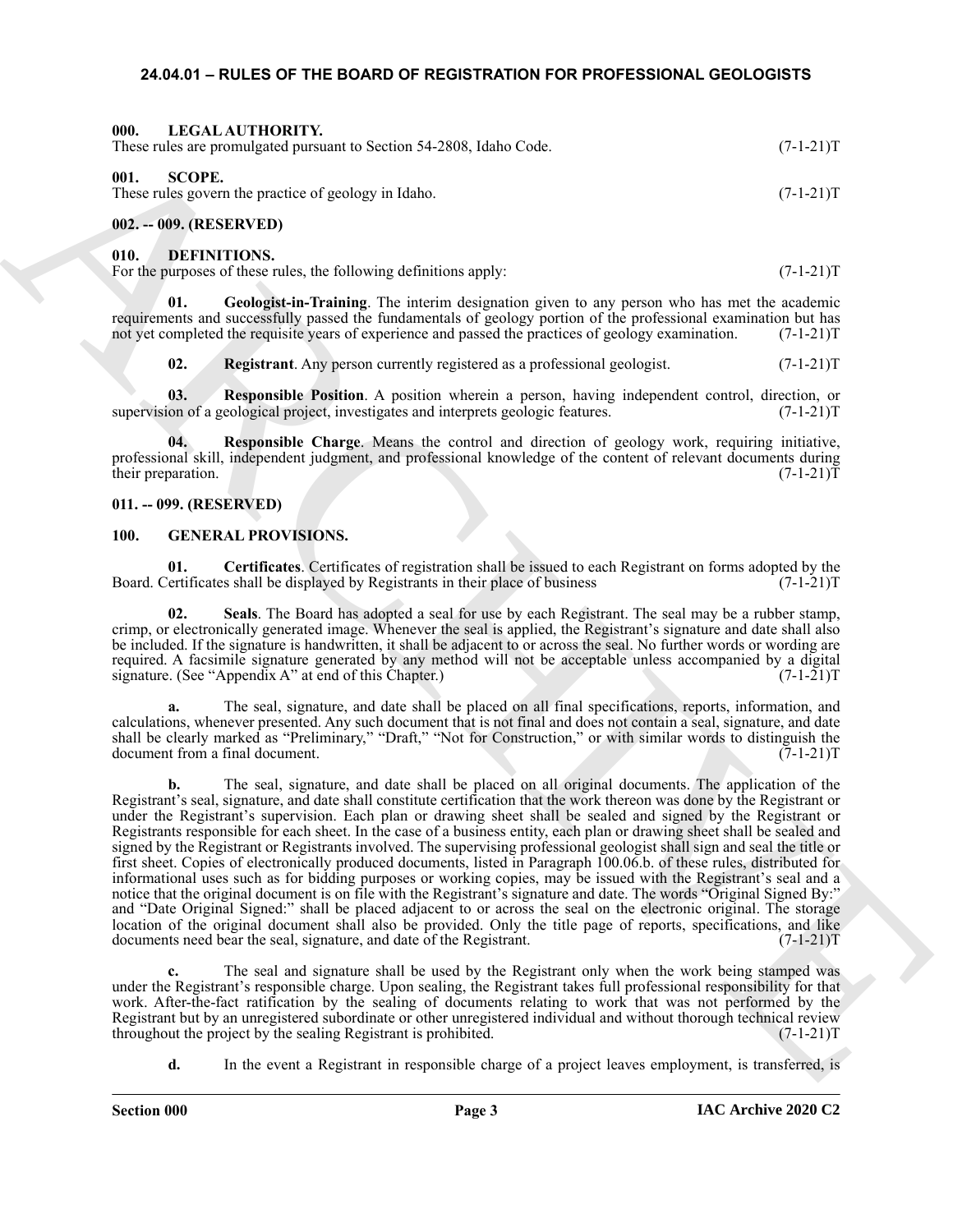#### *IDAHO ADMINISTRATIVE CODE IDAPA 24.04.01 – Rules of the Board of Div. of Occupational & Professional Licenses*

#### <span id="page-3-9"></span><span id="page-3-0"></span>**101. -- 149. (RESERVED)**

#### <span id="page-3-8"></span><span id="page-3-1"></span>**150. FEES.**

| promoted, becomes incapacitated, dies, or is otherwise not available to seal, sign, and date final documents, the duty<br>of responsible charge for the project shall be accomplished by successor Registrant by becoming familiar with and                                                                                     |                                                                                                  |                                                                                                                                                                                                                                                   |  |  |
|---------------------------------------------------------------------------------------------------------------------------------------------------------------------------------------------------------------------------------------------------------------------------------------------------------------------------------|--------------------------------------------------------------------------------------------------|---------------------------------------------------------------------------------------------------------------------------------------------------------------------------------------------------------------------------------------------------|--|--|
| reviewing, in detail, and retaining the project documents to date. Subsequent work on the project must clearly and<br>accurately reflect the successor Registrant's responsible charge. The successor Registrant shall seal, sign, and date all<br>work product in conformance with Section 54-2815, Idaho Code.<br>$(7-1-21)T$ |                                                                                                  |                                                                                                                                                                                                                                                   |  |  |
|                                                                                                                                                                                                                                                                                                                                 |                                                                                                  |                                                                                                                                                                                                                                                   |  |  |
| 101. -- 149. (RESERVED)                                                                                                                                                                                                                                                                                                         |                                                                                                  | $(7-1-21)T$                                                                                                                                                                                                                                       |  |  |
| 150.<br>FEES.                                                                                                                                                                                                                                                                                                                   |                                                                                                  |                                                                                                                                                                                                                                                   |  |  |
|                                                                                                                                                                                                                                                                                                                                 | The fees for registration under the Act shall be the following:                                  |                                                                                                                                                                                                                                                   |  |  |
|                                                                                                                                                                                                                                                                                                                                 |                                                                                                  | <b>AMOUNT</b>                                                                                                                                                                                                                                     |  |  |
|                                                                                                                                                                                                                                                                                                                                 | <b>FEE TYPE</b>                                                                                  | (Not to Exceed)                                                                                                                                                                                                                                   |  |  |
|                                                                                                                                                                                                                                                                                                                                 | Application                                                                                      | \$100                                                                                                                                                                                                                                             |  |  |
|                                                                                                                                                                                                                                                                                                                                 | <b>Initial Certificate</b>                                                                       | \$20                                                                                                                                                                                                                                              |  |  |
|                                                                                                                                                                                                                                                                                                                                 | <b>Annual Renewal</b>                                                                            | \$60                                                                                                                                                                                                                                              |  |  |
|                                                                                                                                                                                                                                                                                                                                 | <b>Annual Renewal for Registrants</b><br>Seventy (70) Years of Age or Older                      | One-half (1/2) of the current renewal fee                                                                                                                                                                                                         |  |  |
|                                                                                                                                                                                                                                                                                                                                 | Reinstatement                                                                                    | Is as provided in Section 67-2614, Idaho Code                                                                                                                                                                                                     |  |  |
|                                                                                                                                                                                                                                                                                                                                 | <b>Duplicate Certificate</b>                                                                     | \$20                                                                                                                                                                                                                                              |  |  |
|                                                                                                                                                                                                                                                                                                                                 | Examination                                                                                      | Set by ASBOG                                                                                                                                                                                                                                      |  |  |
|                                                                                                                                                                                                                                                                                                                                 |                                                                                                  | $(7-1-21)T$                                                                                                                                                                                                                                       |  |  |
| 151. -- 199. (RESERVED)<br>200.                                                                                                                                                                                                                                                                                                 | <b>APPLICATION PROCEDURES.</b>                                                                   |                                                                                                                                                                                                                                                   |  |  |
| 01.                                                                                                                                                                                                                                                                                                                             | Applications. Applications for registration shall be:                                            | $(7-1-21)T$                                                                                                                                                                                                                                       |  |  |
| a.<br>and a signed code of ethics;                                                                                                                                                                                                                                                                                              |                                                                                                  | On forms prescribed by the Board and accompanied by official transcripts, reference statements,<br>$(7-1-21)T$                                                                                                                                    |  |  |
| b.<br>date of examination;                                                                                                                                                                                                                                                                                                      |                                                                                                  | Received by the Board, if for registration by examination, not less than ninety (90) days prior to the<br>$(7-1-21)T$                                                                                                                             |  |  |
| c.                                                                                                                                                                                                                                                                                                                              |                                                                                                  | Subscribed and certified to by the Applicant under penalty of perjury as provided for by state law;<br>$(7-1-21)T$                                                                                                                                |  |  |
|                                                                                                                                                                                                                                                                                                                                 |                                                                                                  | Incomplete applications will not be accepted by the Board and will be returned to the Applicant                                                                                                                                                   |  |  |
| d.                                                                                                                                                                                                                                                                                                                              | with a statement of the reason for return.                                                       | $(7-1-21)T$                                                                                                                                                                                                                                       |  |  |
| and<br>02.                                                                                                                                                                                                                                                                                                                      | examination and registration, shall be computed from the date of application as described above. | <b>Dates.</b> The date of application shall be the date it is delivered in person to the Board office or, if<br>mailed, the date shown by post office cancellation mark. Qualifying education and experience of the Applicant, for<br>$(7-1-21)T$ |  |  |

#### <span id="page-3-2"></span>**151. -- 199. (RESERVED)**

#### <span id="page-3-7"></span><span id="page-3-6"></span><span id="page-3-5"></span><span id="page-3-4"></span><span id="page-3-3"></span>**200. APPLICATION PROCEDURES.**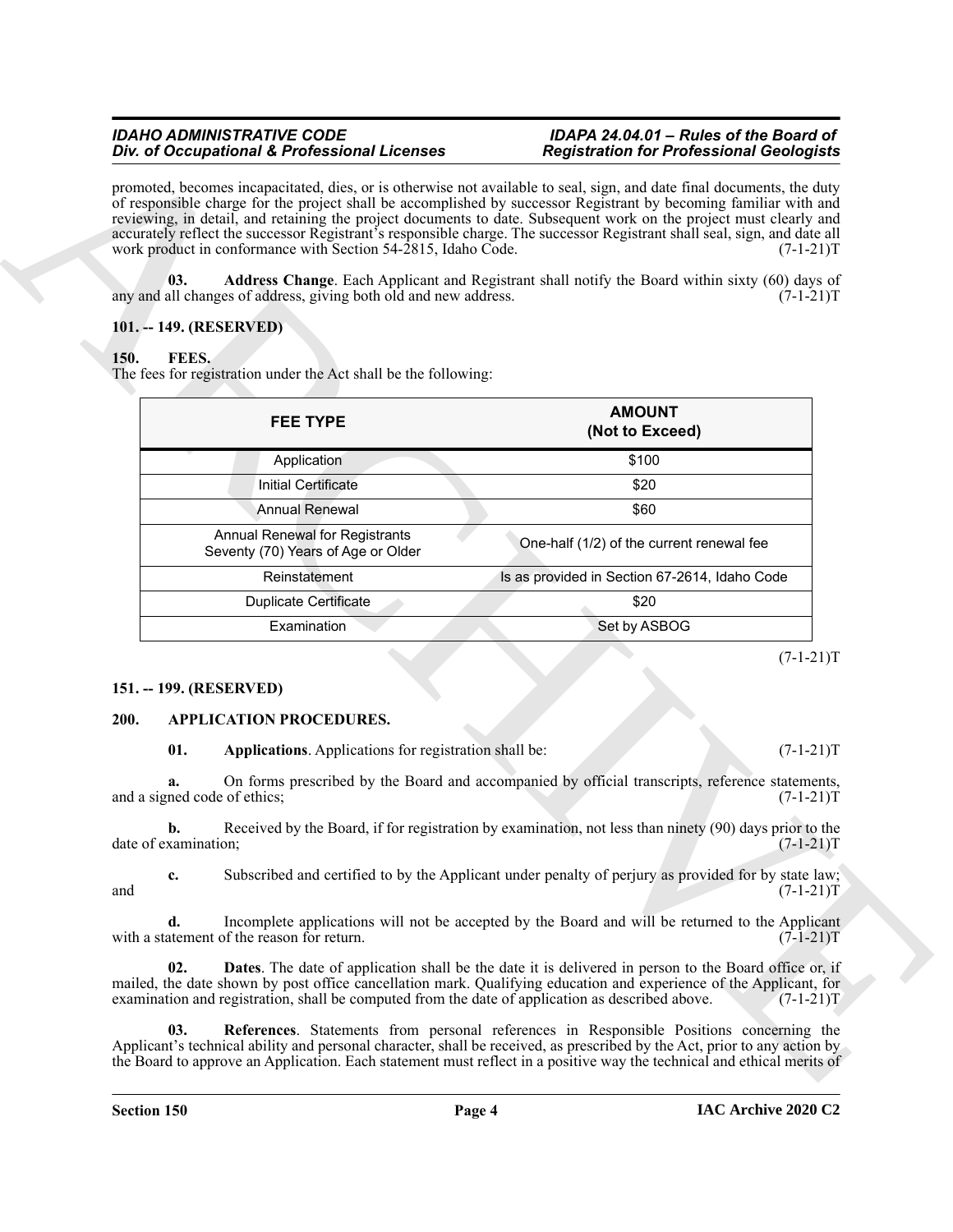#### *IDAHO ADMINISTRATIVE CODE IDAPA 24.04.01 – Rules of the Board of Div. of Occupational & Professional Licenses*

the Applicant. Applicants for the Fundamentals of Geology examination may fulfill this requirement with reference statements from geologists in Responsible Positions familiar with the ability and character of the Applicant as demonstrated in an academic setting. (7-1-21) demonstrated in an academic setting.

<span id="page-4-2"></span>**04. Lack of Activity**. If an applicant fails to respond to a Board request or an application has lacked activity for twelve (12) consecutive months, the application on file with the Board will be deemed denied and will be terminated upon a thirty (30) day written notice, unless good cause is demonstrated to the Board.  $(7-1$ terminated upon a thirty (30) day written notice, unless good cause is demonstrated to the Board.

#### <span id="page-4-0"></span>**201. -- 299. (RESERVED)**

#### <span id="page-4-3"></span><span id="page-4-1"></span>**300. EXAMINATIONS.**

<span id="page-4-5"></span>Except as otherwise provided in statute, every Applicant for registration as a professional geologist shall take and pass the complete professional examination for registration as a professional geologist. (7-1-21)T pass the complete professional examination for registration as a professional geologist.

For a Occupation's L. F. Principal materials of Contempts and the principal material in the principal material in the state of the contents of the contents of the contents of the contents of the contents of the contents o **01. Fundamentals of Geology**. The written examination is the Fundamentals of Geology examination provided by ASBOG. To be eligible to take the Fundamentals of Geology examination, an Applicant must have completed thirty (30) semester units or equivalent quarter units in courses in geological science leading to a degree in the geological sciences of which at least twenty-four (24) units are in third or fourth year, and/or graduate courses. Applicants who can satisfy to the Board that they will have completed the required coursework and number of units and will be graduating at the end of the spring, summer or fall terms of any given year, may be eligible for examination immediately preceding the date of graduation.  $(7-1-21)$ examination immediately preceding the date of graduation.

**02. Practice of Geology**. The written examination is the Practice of Geology examination provided by ASBOG. To be eligible to take the Practice of Geology examination an Applicant must have satisfied the education requirements as set forth in Section 54-2812, Idaho Code. (7-1-21) requirements as set forth in Section 54-2812, Idaho Code.

#### <span id="page-4-6"></span><span id="page-4-4"></span>**03. Authorization**. (7-1-21)T

**a.** The Board shall notify each Applicant in writing of the acceptance or rejection of his Application jected, the reason for the rejection. (7-1-21)T and, if rejected, the reason for the rejection.

**b.** Not less than ninety (90) days prior to the examination date, the Applicant shall give written notice and of his intent to take the examination and shall submit all applicable testing fees in full.  $(7-1-21)T$ to the Board of his intent to take the examination and shall submit all applicable testing fees in full.

Not less than thirty (30) days prior to the examination date, the Board shall give written notice to each Applicant that has previously given written notice and has paid his examination fees, of the date, time, and location(s) of the examination.  $(7-1-21)T$  $location(s)$  of the examination.

<span id="page-4-7"></span>**04. Reexamination**. An Applicant failing their first examination may apply for reexamination without filing a new Application and shall be entitled to such reexamination on payment of the reexamination fee. Provided, however, that it shall be unlawful for an Applicant failing any examination to practice professional geology under the appropriate provisions of the Act. (7-1-21)T

<span id="page-4-9"></span>**05. Time and Place**. The Board shall make all arrangements necessary to provide sufficient help to conduct examinations and to provide adequate facilities at such locations throughout the state as may be required to accommodate the number of Applicants to be examined upon the dates prescribed by ASBOG. (7-1-21)T accommodate the number of Applicants to be examined upon the dates prescribed by ASBOG.

<span id="page-4-8"></span>**06. Scores**. An Applicant for registration by examination must successfully pass both the Fundamentals of Geology examination and the Practice of Geology examination. (7-1-21) T

**a.** Every Applicant receiving a scaled score of seventy (70) or more, as determined by ASBOG, on the Fundamentals of Geology examination shall be deemed to have passed the examination, is thereby eligible to receive certification as a Geologist-in-Training. (7-1-21)T

**b.** Every Applicant receiving a scaled score of seventy (70) or more, as determined by ASBOG, on the Practice of Geology examination shall be deemed to have passed such examination and will be registered as a professional geologist. (7-1-21) professional geologist.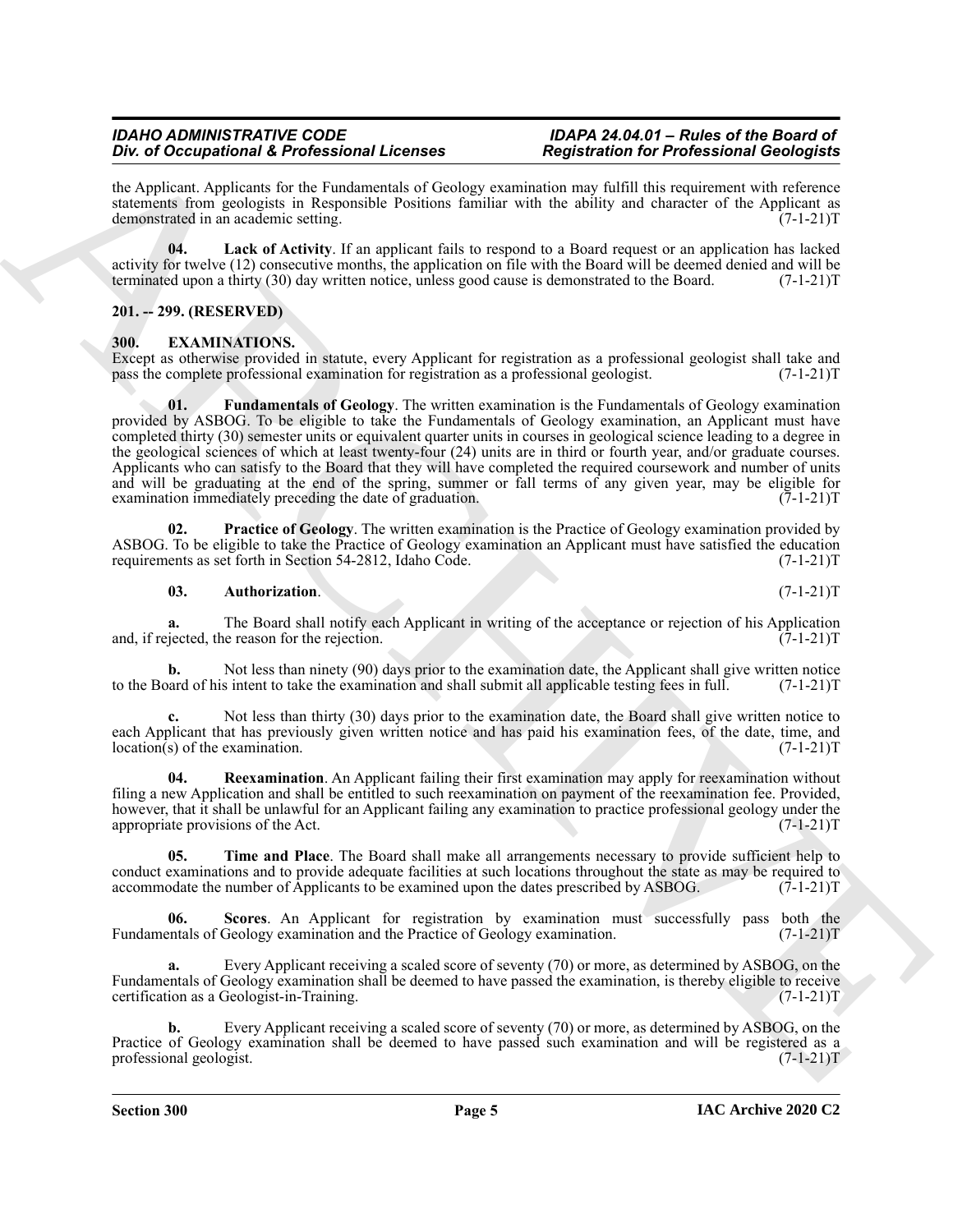**c.** Every Applicant receiving a scaled score of less than seventy (70), as determined by ASBOG, on either the Fundamentals of Geology examination or the Practice of Geology examination, shall be deemed to have failed such examination. Every Applicant having failed shall have his Application denied without prejudice, but shall be allowed to retake the failed examination in accordance with Subsection 300.04 of these rules.  $(7-1-21)$ T

#### <span id="page-5-3"></span>**07. Re-Score or Review of Examination**. (7-1-21)T

**a.** An Applicant who fails to obtain a passing grade in any portion of the written examination may request a rescore or review of his examination papers at such times, locations, and under such circumstances as may<br>be designated by the Board, ASBOG, or both.  $(7-1-21)T$ be designated by the Board, ASBOG, or both.

**b.** When a review is requested and authorized, at the time of review, no one other than the examinee or ney and a representative of the Board shall have access to such examination papers.  $(7-1-21)$ his attorney and a representative of the Board shall have access to such examination papers.

#### <span id="page-5-0"></span>**301. -- 399. (RESERVED)**

#### <span id="page-5-4"></span><span id="page-5-1"></span>**400. GEOLOGIST IN TRAINING.**

An Applicant who has passed the Fundamentals of Geology examination and satisfied the education requirements set forth in Subsection 300.01 of these rules, will receive a certificate of completion designating the Applicant as a Geologist-in-Training. (7-1-21) Geologist-in-Training.

<span id="page-5-6"></span>**01.** Supervised Practice. The possession of a Geologist-in-Training certificate by an Applicant does e the Applicant to practice professional geology without supervision. (7-1-21) not entitle the Applicant to practice professional geology without supervision.

<span id="page-5-5"></span>**02. Limitation**. Designation as a Geologist in Training is limited to a period not to exceed ten (10) years. If after ten (10) years the Geologist-in-Training has not met all requirements for registration as a professional geologist, the Geologist-in-Training certification is withdrawn and the Applicant must re-apply for registration.

 $(7-1-21)T$ 

#### <span id="page-5-2"></span>**401. -- 999. (RESERVED)**

#### **APPENDIX A -- AS REFERENCED IN SECTION 24.04.01.100.06.b.**



SEAL OF REGISTERED PROFESSIONAL GEOLOGIST<br>Diameter of Outer Ring: 1 1/2 Inches Diameter of Outer Ring: 1 1/2 I<br>Diameter of Inner Ring: 1 Inch Diameter of Inner Ring: